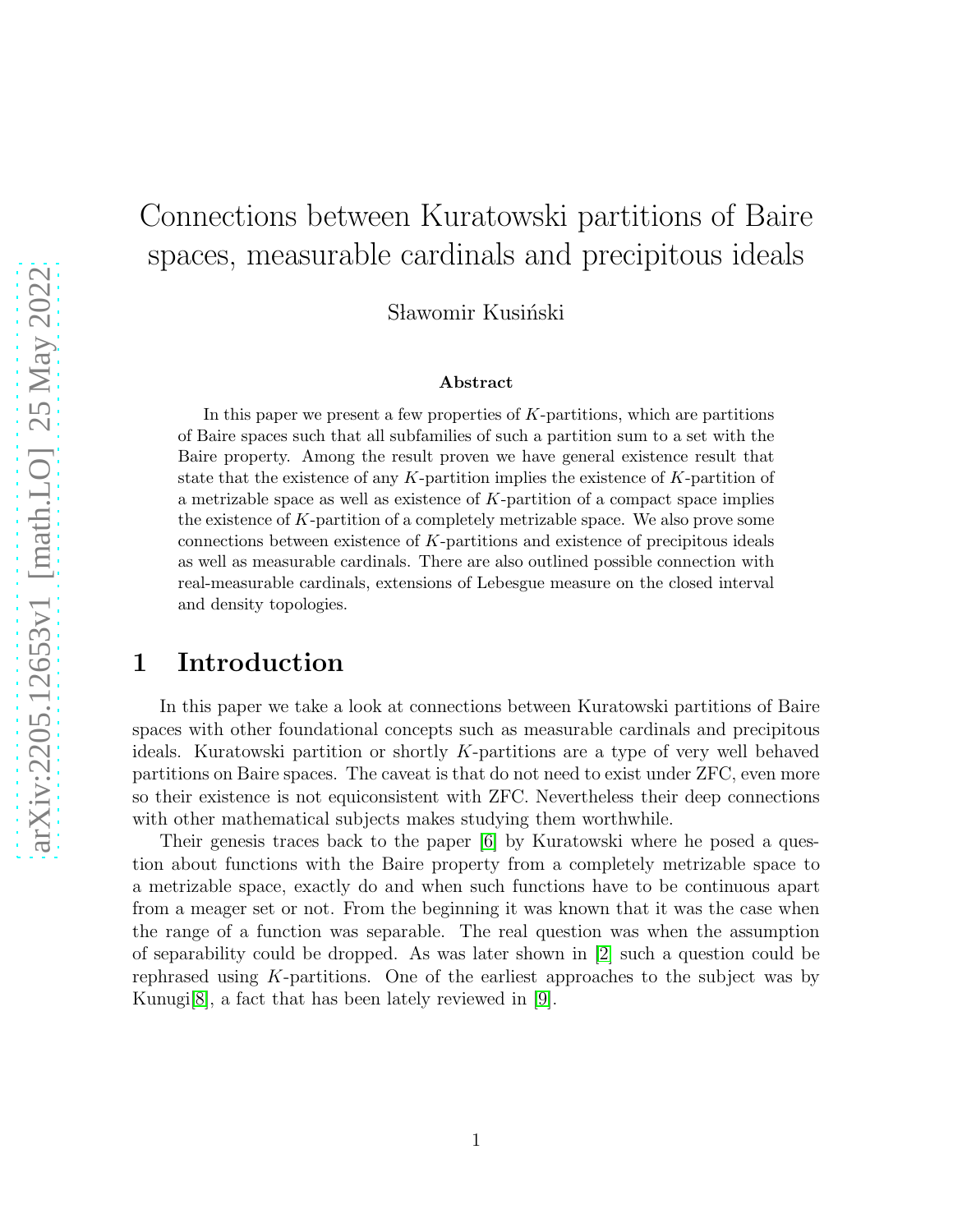## 2 Definitions and known facts

Throughout the whole paper we assume that we are dealing with Hausdorff topological spaces exclusively and the space denoted by X is assumed to be Baire. By a Baire space we mean a topological space in which any countable intersection of open dense sets is not empty, ie a space that is non-meager in itself. Some authors would call that a localy Baire space.

**Definition 1.** Let X be a topological space and  $A \subseteq X$ . A is said to have Baire property if it can be represented as  $U \Delta F$ , where U is open, F is meager and  $\Delta$  denotes the symmetric difference of sets.

**Definition 2.** Let X be a topological space. A partition  $\mathcal F$  of X into meager sets is called a K-partition if for any  $\mathcal{F}' \subseteq \mathcal{F}$  the set  $\bigcup \mathcal{F}'$  has Baire property.

**Definition 3.** Let Y be a boolean algebra and I be an ideal on Y. The saturation of I - denoted by sat(I) - is the smallest cardinal such that all antichains in  $Y/I$  are of cardinality less than sat(I).

**Definition 4.** Let I be an ideal on a set Y. The set  $W \subseteq \mathcal{P}(Y)$  is called an I-partition of Y if  $\bigcup W = Y$  and for any  $A_1, A_2 \in W$  if  $A_1 \neq A_2$  then  $A_1 \cap A_2 \in I$ . The ideal I is called precipitous if it is  $|Y|$ -complete and for any sequence  $W_0, W_1, \ldots$  of I-partitions such that  $W_{n+1}$  is a refinement of  $W_n$  there exist  $X_i \in W_i$  such that  $\bigcap$  $i\in\omega$  $X_i \neq \emptyset$ .

For any ideal I on a cardinal  $\kappa$  we will denote  $I^+ = P(\kappa) \setminus I$ . Now let

$$
X(I) = \{ x \in (I^+)^{\omega} \colon \forall_{n \in \omega} \bigcap_{k=0}^{n} x(k) \in I^+, \bigcap_{k < \omega} x(k) \neq \emptyset \}
$$

be a subspace of the metric space  $(I^{\dagger})^{\omega}$  where  $I^{\dagger}$  is a discrete space. It has been shown in [\[1\]](#page-6-0) that I is precipitous if  $X(I)$  is a Baire space and if I is precipitous then sets

$$
F_{\alpha} = \{ x \in X(I) \colon \alpha = \min \bigcap_{k < \omega} x(k) \} \text{ for } \alpha \in \kappa
$$

define a K-partition of  $X(I)$ .

Let  $\tau^+$  be a discrete space of all non empty open subsets of X. Similarly we can define

$$
X(\tau) = \{ x \in (\tau^+)^\omega \colon \bigcap_{k < \omega} x(k) \neq \emptyset \}
$$

and

$$
X^*(\tau) = \{ x \in (\tau^+)^{\omega} \colon \bigcap_{k < \omega} x(k) \neq \emptyset, \forall_{n \in \omega} \text{Cl}(\mathbf{x}(n+1)) \subseteq \mathbf{x}(n) \}.
$$

As we will see those spaces will be vital in showing that if there exists a  $K$ -partition of any Baire space then there also exists a  $K$ -partition of some metric space. This in fact will give us equiconsistency of existence of a measurable cardinal and the existence of a K-partition of any Baire space as it was shown in  $[1]$  that: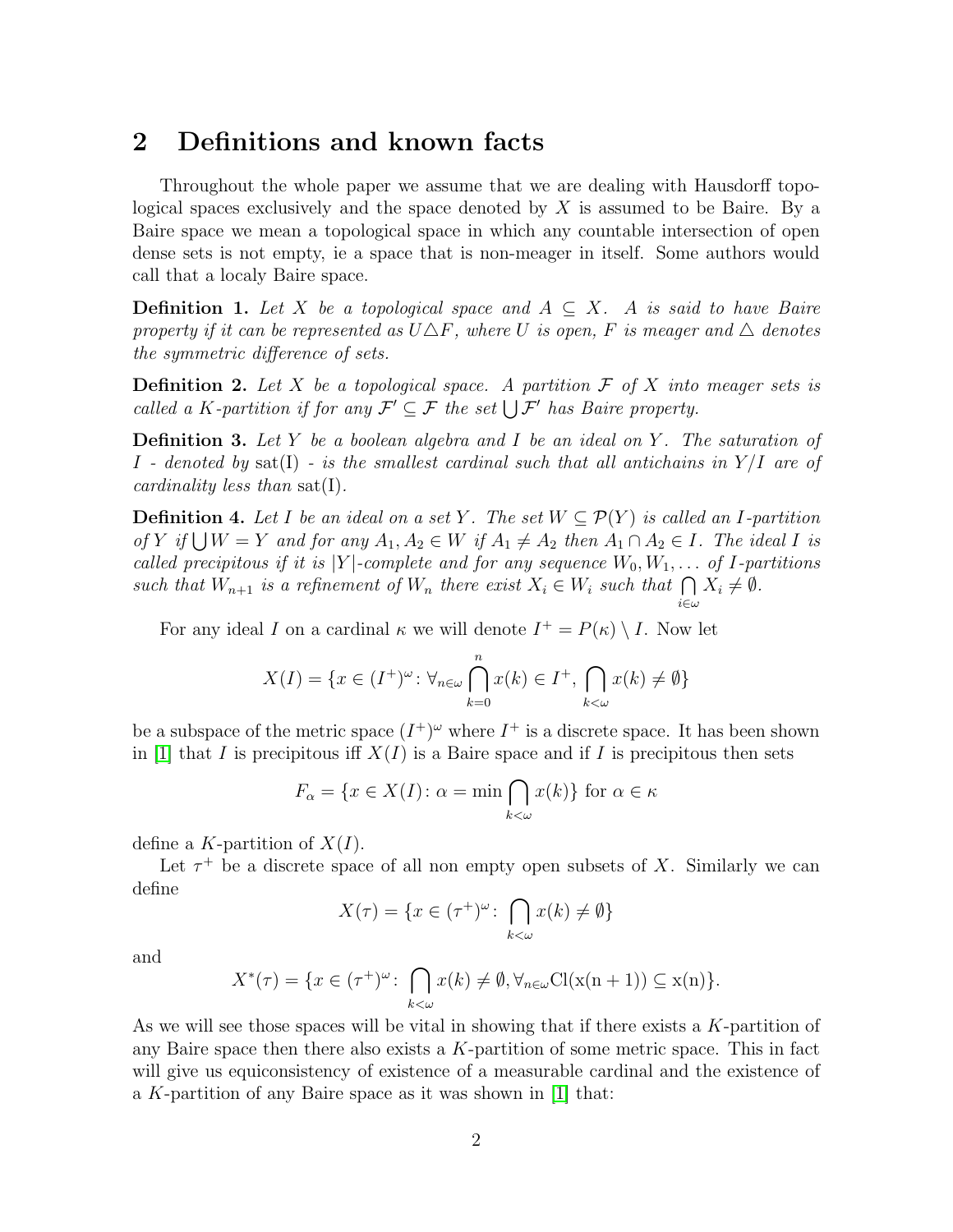**Theorem 1.** The following theories are equiconsistent:

- $ZFC + existence of a measurable cardinal,$
- $ZFC + existence of a K-partition of a Baire metric space,$
- $ZFC + existence$  of a K-partition of a complete metric space.

If  $\mathcal{F} = \{F_{\alpha} : \alpha \in \kappa\}$  is a K-partition of Baire space X then the set

$$
I_{\mathcal{F}} = \{ A \in P(\kappa) : \bigcup_{\alpha \in A} F_{\alpha} \text{ is meager } \}
$$

is an ideal on  $\kappa$ . If  $U \subset X$  is open and non-meager then

$$
\mathcal{F}|_U = \{F_\alpha \cap U \colon \alpha \in \kappa\}
$$

is a K-partition of U. What's more if  $U \subseteq V$  then  $I_{\mathcal{F}|_V} \subseteq I_{\mathcal{F}|_U}$  and thus  $X(I_{\mathcal{F}|_U}) \subseteq$  $X(I_{\mathcal{F}|_V}).$ 

There is yet another equivalent approach to precipitous ideals.

**Definition 5.** Let I be an ideal on a set Y. Let F be a family of functions on subsets of Y to ordinals. We will say that F is a functional if  $W_F = \{dom(\varphi) : \varphi \in F\}$  is an *I*-partition of Y. Furthermore for two functionals  $F, G$  we define  $F < G$  if

- $W_F$  refines  $W_G$
- for  $f \in F, g \in G$  such that  $dom(f) \subseteq dom(g)$  we have  $f(\alpha) < g(\alpha)$  for  $\alpha \in dom(f)$

In [\[3\]](#page-7-4) a following characterization of precipitousness was shown.

**Theorem 2.** An ideal I is precipitous if and only if for no  $S \in I^+$  there exists a sequence of functionals  $F_0 > F_1 > \ldots$ 

In [\[7\]](#page-7-5) one can find a following result attributed to Banach, called localization theorem.

**Theorem 3.** Let X be a topological space and let the sets  $U_i$  for  $i \in \kappa$  be open meager subsets of X. Then  $\bigcup U_i$  is also meager. iκ

The localization theorem has one important consequence, which can be stated as follows.

**Corrolary 1.** Let X be a Hausdorff and Baire space. There exists open subset  $U \subseteq X$ such that U has no non-empty meager open subset.

*Proof:* By the localization theorem the set  $W = \bigcup \{V \subseteq X : V$  is open and meager } is open and meager. W cannot be dense, because X is a Baire space. Then  $U = Int(X\W)$ is as required.

#### QED

A space with such properties may be called globally Baire. Those are exactly the spaces in which a countable intersection of open and dense subsets is dense.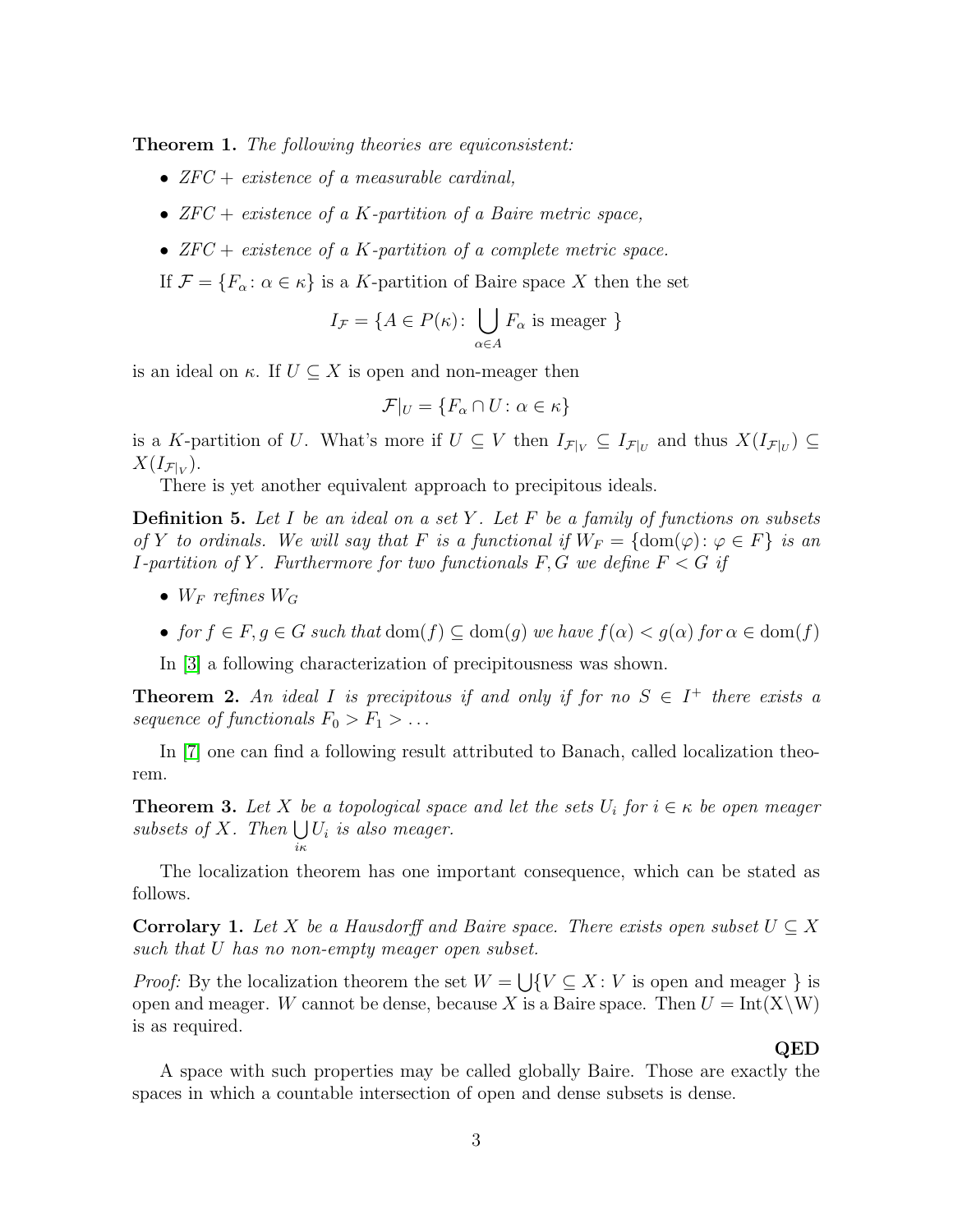### 3 Basic results about K-partitions

We will begin by proving that the existence of any  $K$ -partition whatsoever implies the existence of  $K$ -partition of some metrizable space.

**Theorem 4.** Let X be a space with K-partition F of minimal cardinality  $\kappa$  and let  $\tau$ be the topology of X. Then the space  $X(\tau)$  has a K-partition.

*Proof:* First we will show that  $X(\tau)$  is a Baire space. Let  $G_i \subseteq X(\tau)$  be open and dense for  $i \in \omega$ . Let

$$
G_i^{\#} = \bigcup \{ U_0 \cap \ldots \cap U_n : n \in \omega, \forall_{x \in X(\tau)} ((x_0 = U_0 \land \ldots \land x_n = U_n) \Rightarrow x \in G_i) \}.
$$

Each  $G_i^{\#}$  $\frac{\pi}{i}$  is a sum of open sets an thus is open in X. Let  $U \subseteq X$  be open and

$$
G_U = \{ x \in X(\tau) \colon x_0 = U \}.
$$

 $G_U$  is open in  $X(\tau)$  and by density of  $G_i$  we get that  $G_U \cap G_i$  is non-empty and open. This means that there exist  $U_1, \ldots, U_n$  such that  $U \cap U_1 \cap \ldots \cap U_n \subseteq G_i^{\#}$  $\frac{\pi}{i}$  and thus  $U\cap G_i^\#$  $\frac{\#}{i} \neq \emptyset$  which proves that  $G_i^{\#}$  $\frac{\pi}{i}$  is dense. Then as X is a Baire space we have  $y \in \bigcap$ i∈ω  $G_i^{\#}$ # ie  $y$  ∈  $U_{i,1}$ ∩...∩ $U_{i,n_i}$  ⊆  $G_i^{\#}$ <sup>#</sup>. It follows that  $x = (U_{1,1}, \ldots, U_{1,n_1}, U_{2,1}, \ldots)$  $\bigcap G_i$  and thus  $X(\tau)$  is a Baire space as required.  $i{\in}\omega$ Let

$$
\tilde{F}_{\alpha} = \{ x \in X(\tau) \colon \alpha = \min \{ \beta < \kappa \colon \bigcap_{k < \omega} x(k) \cap F_{\beta} \neq \emptyset \} \} \text{ for } \alpha \in \kappa.
$$

We will show that the sets  $F_{\alpha}$  define a K-partition of  $X(\tau)$ . They are clearly disjoint and their sum is whole of  $X(\tau)$ .

Let  $A \subseteq \kappa$  be such that  $F_A = \bigcup$  $\alpha \in A$  $F_{\alpha}$  is meager, ie  $F_A = \bigcup$  $i\in\omega$  $M_i$ , where  $M_i$  are nowhere dense in X. Let

$$
G_k = \{ x \in X(\tau) \colon \exists_{i \in \omega} x_i \subseteq X \setminus M_k \}.
$$

The sets  $G_k$  are sums of base open sets in  $X(\tau)$  and thus are open. Let  $U_0, \ldots, U_n \subseteq X$ be open and satisfying  $U = U_0 \cap ... \cap U_n \neq \emptyset$ . As  $M_k$  is nowhere dense we have  $U \setminus \text{Cl}(M_k) \neq \emptyset$ . Then for  $G = \{x \in X(\tau): x_0 = U_0, \ldots, x_n = U_n\}$  we have  $x =$  $(U_0, \ldots, U_n, U, U, U, \ldots) \in G \cap G_k$  and it follows that  $G_k$  is dense. Thus  $\tilde{F}_A \subseteq \{x \in$  $X(\tau)$ :  $\bigcap x \cap F_A \neq \emptyset$ }  $\subseteq \bigcap$  $i\omega$  $(X(\tau) \setminus G_i)$  is meager.

Let in turn  $A \subseteq \kappa$  be such that  $F_A = \bigcup$  $\alpha \in A$  $F_{\alpha}$  is non-meager. We know that  $F_A$  has the Baire property, ie  $F_A = U \triangle \bigcup$ i∈ω  $M_i$ , where  $M_i$  are nowhere dense in X. Moreover they can be assumed to be closed. Let once more

$$
G_k = \{ x \in X(\tau) \colon \exists_{i \in \omega} x_i \subseteq X \setminus M_k \}
$$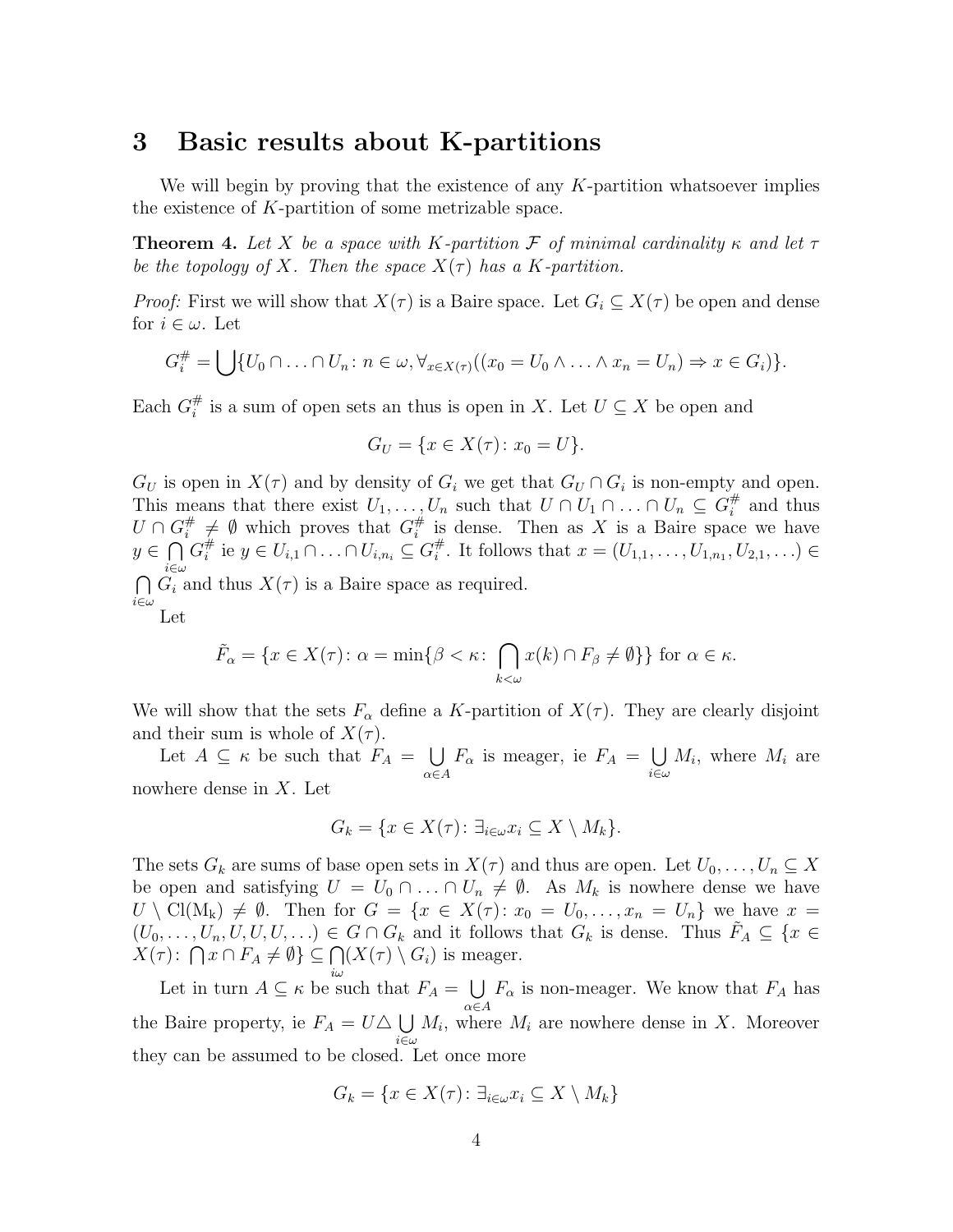and

$$
G_U = \{ x \in X(\tau) \colon \exists_{i \in \omega} x_i \subseteq U \}.
$$

We already know that the sets  $X(\tau) \backslash G_k$  are nowhere dense. Let  $x \in G_U \backslash \bigcup (X(\tau) \backslash G_k)$ .  $i\in\omega$ For some  $n \in \omega$  we have  $x_n \subseteq U$ , so  $\bigcap x \subseteq U$ . On the other hand for all  $n, i \in \omega$  we have  $x_n \cap M_k = \emptyset$ , ie  $\bigcap x \cap M_k = \emptyset$ . It follows that

$$
\bigcap x \subseteq U \setminus \bigcup_{i \in \omega} M_i \subseteq U \triangle \bigcup_{i \in \omega} M_i \subseteq F_A
$$

which in turn shows that  $x \in \tilde{F}_A$  and thus  $G_U \setminus \bigcup$  $i\in\omega$  $(X(\tau) \setminus G_k) \subseteq \tilde{F}_A.$ 

This result can be further refined in a case when we have a K-partition of a compact space.

**Theorem 5.** Let X be a compact space with K-partition F of minimal cardinality  $\kappa$ and let  $\tau$  be the topology of X. Then the space  $X^*(\tau)$  is a complete metric space and has a K-partition.

*Proof:* First we will show that  $X^*(\tau)$  is complete. Let  $(\xi_n)_{n\in\omega}$  be a Cauchy sequence in  $X^*(\tau)$ . It is also a Cauchy sequence in a complete space  $\tau^{\omega}$  and thus there exist  $x_n \in X$  and  $N_n \in \omega$  such that for  $k \geq N_n$  we have  $\xi_{n,k} = x_n$ . We need to show that  $x = (x_n)_{n \in \omega} \in X^*(\tau)$  It is clear that we can assume that  $N_{n+1} > N_n$ . With that assumption we have

$$
Cl(x_{n+1}) = Cl(\xi_{n+1,N_{n+1}}) \subseteq \xi_{n,N_{n+1}} = \xi_{n,N_n} = x_n.
$$

This proves our claim.

We define a K-partition on  $X^*(\tau)$  in the exact same way as we did for  $X(\tau)$ , namely:

$$
\tilde{F}_{\alpha} = \{ x \in X(\tau) \colon \alpha = \min \{ \beta < \kappa \colon \bigcap_{k < \omega} x(k) \cap F_{\beta} \neq \emptyset \} \} \text{ for } \alpha \in \kappa.
$$

For the remainder of the proof, the same reasoning as for  $X(\tau)$  is valid for  $X^*(\tau)$ . QED

## 4 K-partitions, precipitous ideals and measurable cardinals

As it turns out the existence of K-partitions directly implies the existence of everywhere precipitous ideals.

**Theorem 6.** Let X be a space with K-partition F of minimal cardinality  $\kappa$ . Then there exists an open non-meager subset U of X such that  $I_{\mathcal{F}|_U}$  is everywhere precipitous.

QED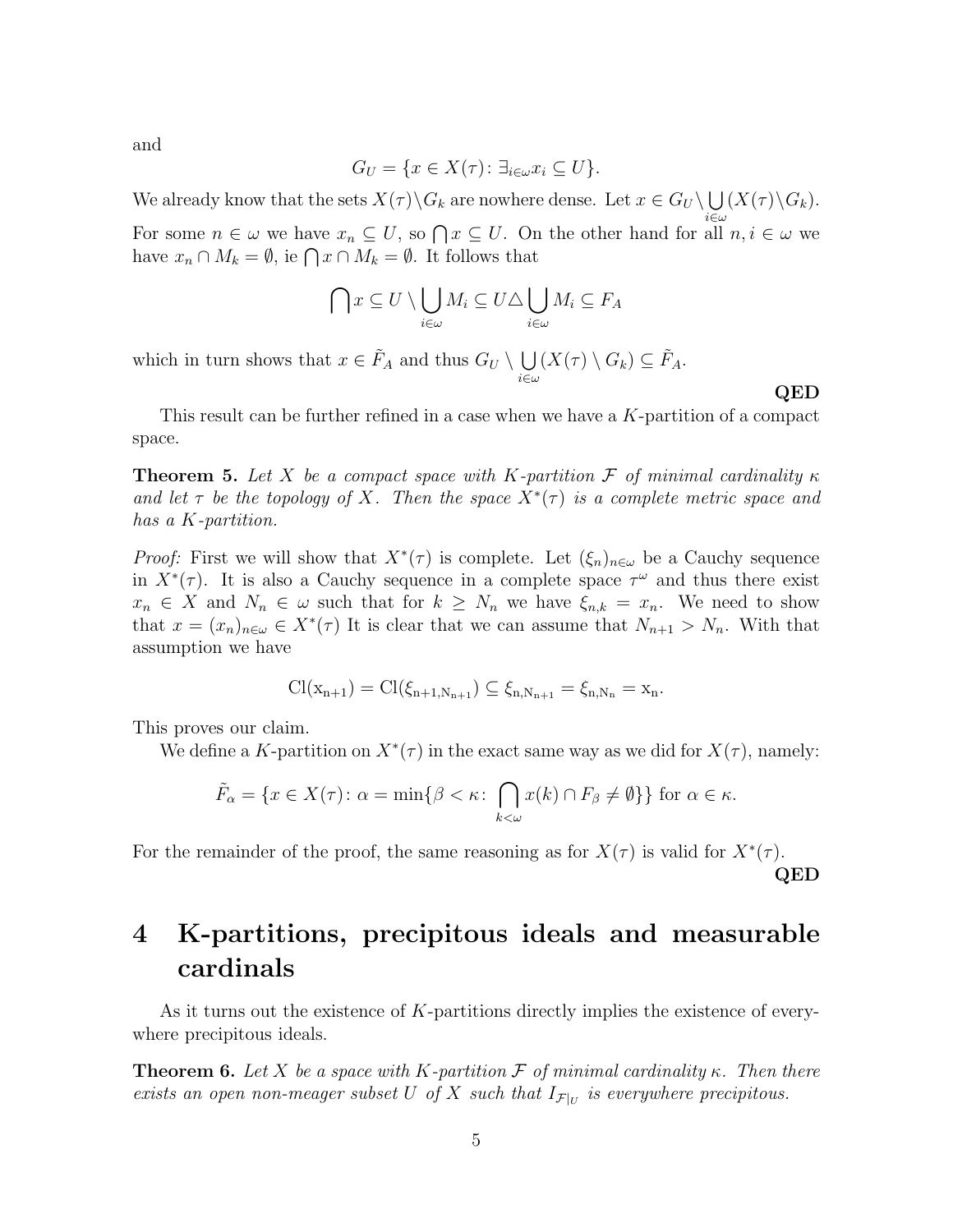*Proof:* By Banach Localization Theorem there exists an open subset  $U$  such that it has no non-empty meager open subsets. Suppose O is open and non-meager in U and  $I_{\mathcal{F}|_O}$ is not precipitous. Then there exists  $S \in I_{\mathcal{F}}^+$  $\mathcal{F}|_{\mathcal{O}}$  and descending chain of functionals

$$
\Phi_0 > \Phi_1 > \dots \tag{1}
$$

on S. We have  $\bigcup$  $_{\alpha\in S}$  $F_{\alpha} \cap O = V \triangle M$ , where V is open and M is meager. Let  $W_i =$  $W_{\Phi_i} = \{ \text{dom}(\varphi) : \varphi \in \Phi_i \}$  be corresponding  $I_{\mathcal{F}|_O}$ -partitions. Note that they are also  $I_{\mathcal{F}|_V}$ -partitions.

Let  $Y \in W_i$ . Then there exists  $\varphi_Y \in \Phi_i$  such that  $dom(\varphi_Y) = Y$ . We have  $\bigcup F_{\alpha} \cap V = V_{Y} \triangle M_{Y}$ , where  $V_{Y}$  is open and  $M_{Y}$  is meager. Note that the sets  $V_{Y}$  are  $\alpha \in Y$ pairwise disjoint. Indeed if it was not the case their intersection would be open and non-empty and thus non-meager by our assumption. Let  $f_Y: V_Y \to \kappa$  be given by

$$
f_Y(x) = \alpha \text{ for } x \in F_\alpha. \tag{2}
$$

By maximality of  $W_i$  the sets  $V_i = \bigcup$  $Y \in W_i$  $V_Y$  are open and dense in V and therefore by Baire theorem  $\bigcap$  $V_i \neq \emptyset$ .

i∈ω

Let  $f_i: V_i \to \kappa$  be given by  $f_i = \bigcup$  $Y \in W_i$  $f<sub>Y</sub>$ . Then by the properties of functionals we have that

 $\forall_{i\in\omega}\forall_{x\in V_{i+1}}f_i(x) > f_{i+1}(x),$ 

that is

$$
\forall_{i \in \omega} \forall_{x \in V_{i+1}} f_i(x) \ni f_{i+1}(x).
$$

Take  $x \in \bigcap$ i∈ω  $V_i$ . Then we have

$$
f_0(x) \ni f_1(x) \ni \ldots
$$

which contradicts the axioms of regularity.

By  $[1]$  we already know that the existence of K-partitions and existence of measurable cardinals are equiconsistent. What's more with some minor additional assumptions the existence of a K-partitions implies the existence of a measurable cardinal.

**Proposition 1.** Let X be a space with K-partition F. If  $\text{sat}(\mathbf{I}_{\mathcal{F}}) < \omega$  then there exists an open non-meager set U of X such that  $I_{\mathcal{F}|_U}$  is maximal.

*Proof:* If sat $(I_{\mathcal{F}}) < \omega$  then the quotient algebra  $\kappa/I_{\mathcal{F}}$  is finite and thus it has atoms  $[A_1], \ldots, [A_n].$  Let  $B_i = \bigcup$  $\alpha \in A_i$  $F_{\alpha}$ . By K-partition property  $B_1 = U \triangle M$ , where U is open and M is meager. Consequently  $U \cap B_i$  is meager for  $i > 1$  and therefore  $I_{\mathcal{F}|_U}$  is maximal.

QED

6

QED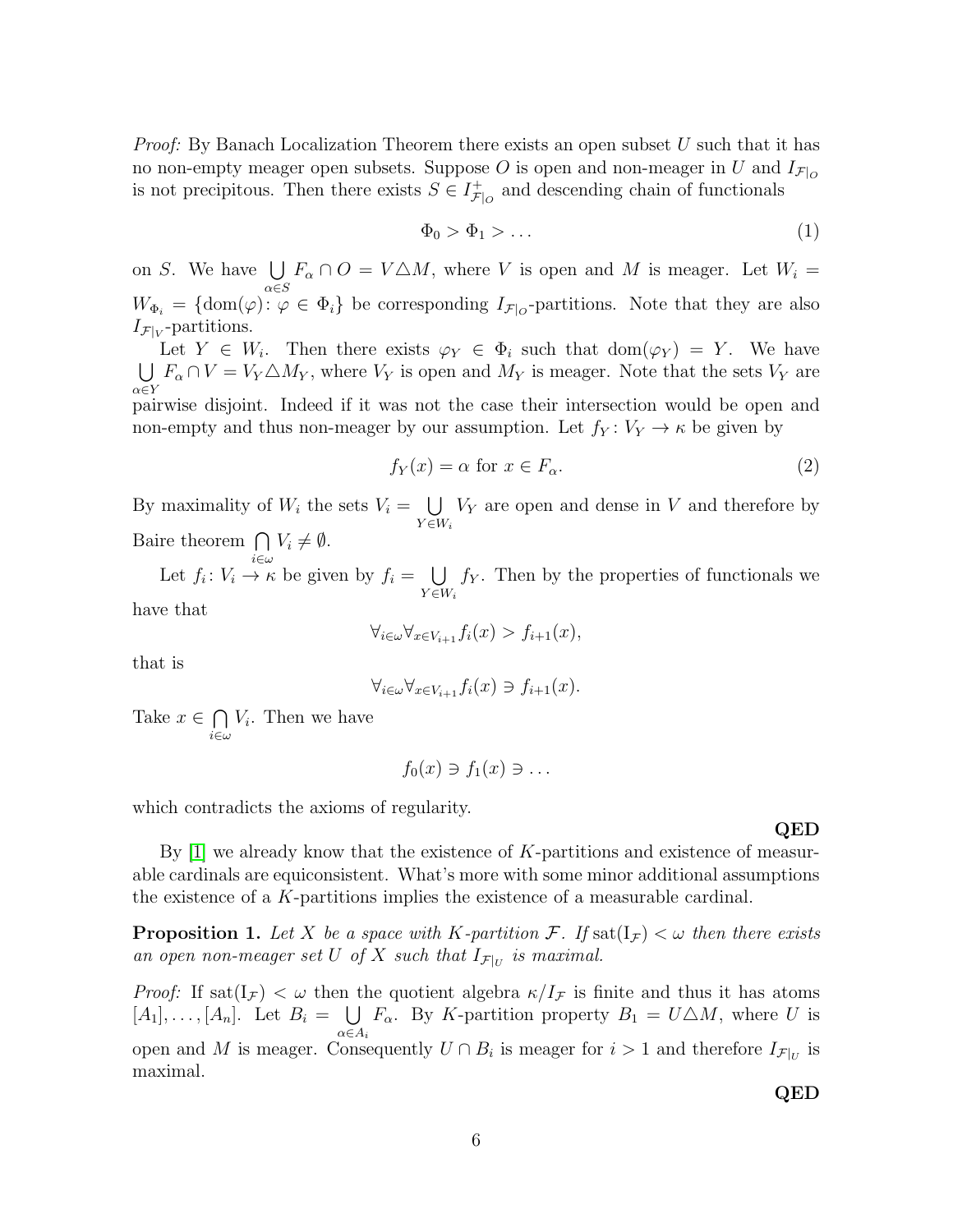**Theorem 7.** Let X be a space with K-partition F of minimal cardinality κ. Let  $X(I_{\mathcal{F}})$ be complete. Then  $\kappa$  is a measurable cardinal.

*Proof:* From minimality with respect to the condition above  $\kappa$  is regular. We will show that there exists an open subset U of X such that  $I_{\mathcal{F}|_U}$  is a maximal ideal.

Suppose that  $\text{sat}(I_{\mathcal{F}}) \geq \omega_1$ . There exists

$$
\mathcal{A} = \{A_n \in I_{\mathcal{F}}^+ : n \in \omega\}
$$

such that  $A_n \cap A_m \in I_{\mathcal{F}}$  for  $n \neq m$ . As  $I_{\mathcal{F}}$  is  $\omega_1$ -additive we can replace  $A_n$  with  $A_n \setminus \ \bigcup$  $m \neq n$  $A_m$  to get  $A_n \cap A_m = \emptyset$  for  $n \neq m$ . Let  $B_n = \bigcup$  $\frac{k\geq n}{k}$  $A_k$ .

Now let  $x_m(n) = B_n$  for  $n \leq m$  and  $x_m(n) = B_m$  otherwise. Of course all  $x_m \in$  $X(I_{\mathcal{F}})$  and  $(x_m)_{m\in\omega}$  is a Cauchy sequence, but its limit is not in  $X(I_{\mathcal{F}})$  contradicting its completeness.

Thus sat( $I<sub>F</sub>$ ) is finite and by the second of the above propositions there exists and open set U in X such that  $I_{\mathcal{F}|U}$  is maximal. By the theorem above we may assume that it is also everywhere precipitous. By precipitousness it is also  $\kappa$ -complete and thus it makes  $\kappa$  into a measurable cardinal.

QED

## 5 Possible connections with real-measurable cardinals and further developments

The are reasons to believe that  $K$ -partitions may be connected with real-measurable cardinals as well. If there exists a real-measurable cardinal  $\kappa \leq c$  then we know from [\[4\]](#page-7-6) and [\[5\]](#page-7-7) that there exists a  $\kappa$ -additive measure  $\mu$  defined on  $\mathcal{P}(\mathbb{R})$  that extends the regular Lebesgue measure. Let us restrict that measure to the compact interval [0; 1] and define a Boolean algebra

$$
B(\mu) = \mathcal{P}([0;1])/\Delta_{\mu}
$$

where  $\Delta = \{A \subseteq [0;1]: \mu(A) = 0\}$ . We might now consider a Stone space  $X(\mu) =$  $St(B(\mu))$  and introduce a partition of  $X(\mu)$  in a following way. Let  $F_x$  be the filter on  $B(\mu)$  generated by the elements  $[(x-\frac{1}{n})]$  $\frac{1}{n}$ ;  $x + \frac{1}{n}$  $\frac{1}{n}$ )  $\cap$  [0; 1]] and  $\tilde{F}_x$  be the family of all ultrafilters extending  $F_x$ . It's fairly easy to see that these families are disjoint, nowhere dense and cover all of  $X(\mu)$ . Showing that they in fact do form a K-partition is planned to be a subject of future works. Along with that connections between the spaces  $X(\mu)$ and density topologies will be shown.

## <span id="page-6-0"></span>References

[1] Frankiewicz R, Kunen K, Solution of Kuratowski's problem on function having the Baire property